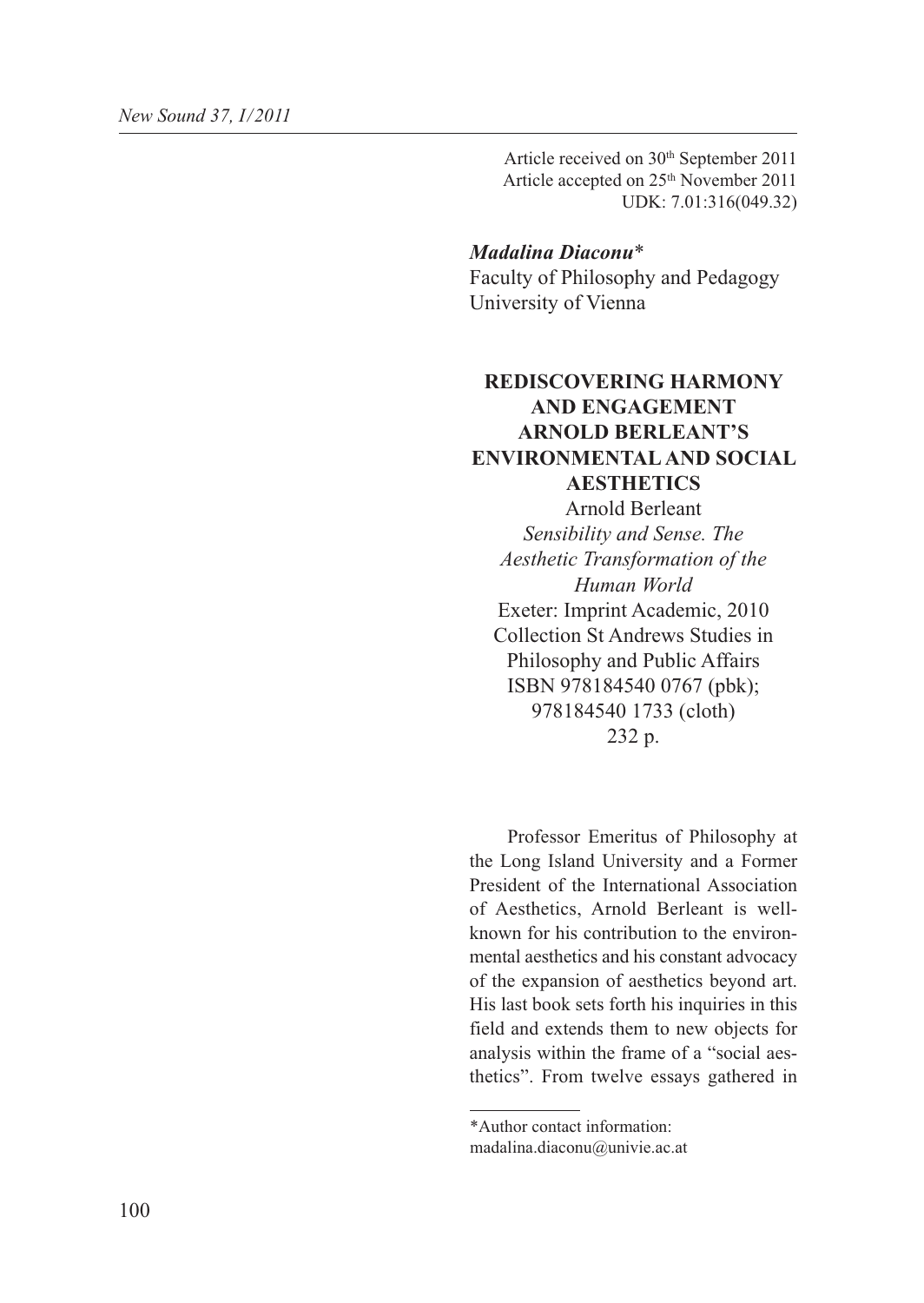the volume, six adapted papers delivered at conferences or published in international journals between 2007–2009, the chapters are structured in three parts that deal with the general philosophical background of aesthetics, with the aesthetics of natural and built environment, and, finally, with issues of social aesthetics. Given this multilayered structure and the repetition of leitmotives that confer to the book the 'coherence of a cantilena' (p. 13) rather than of a classical philosophical treatise, the book may serve as an ideal introduction to Arnold Berleant's aesthetics.

Useful in this respect is the author's introductory review of the development of his thinking. Here Berleant explains key concepts of his philosophy such as 'aesthetic engagement' and the 'aesthetic field'. The characterization of the art experience as an aesthetic engagement gives account of the enhancement of the performative and interactive dimension of contemporary art. It also confronts the Kantian disinterested contemplation with the necessity of an 'intimate involvement' with the entire aesthetic field in which art is embedded and which influences the perception, understanding and evaluation of art.

Also, compared to other books of the same author, *Sensibility and Sense* helps the reader to better situate Berleant's thinking by indicating its three main roots: phenomenology, art history (as a source of empirical data) and pragmatism. The phenomenological method is called for retrieving the facts as they are experienced in the everyday life and for describing them accurately, that is, free of presuppositions. In this respect, Berleant regards his thinking as 'a kind of radical phenomenology' (p. 214). However, he does not endorse the

transcendental turn of phenomenology and rejects both the evidence of consciousness as the absolute beginning of the philosophical inquiry and the phenomenological *epoché* as a methodological scepticism. Instead he proposes a double corrective to phenomenology: to emphasize the *social* history of the individual subject and never question the *reality* of what we experience. Finally, Berleant finds the decisive criterion of the aesthetic judgment in the pragmatist focus on the practical consequences of thinking ('[…] the ultimate criterion in assessing any human environment is how it contributes to the fulfilment of the people who are an inseparable part of it', p. 134 sq.).

According to Berleant, sensory perception (from Greek, *aísthesis* – "sensation") lies in the core of aesthetics. In other words, perceptual richness ('dense perceptual experience', p. 126) and distinctive features of the sensory experience represent the criteria for the aesthetic quality of the environment. The definition of aesthetics as 'the theory of sensibility' (p. 13) recalls Alexander Baumgarten's first theory of aesthetics in the 18<sup>th</sup> century; however, unlike Baumgarten, Berleant emphasises the ambiguity of an alleged 'primary', 'immediate' perception: on one hand, perception is the beginning and the end of any experience and inquiry about the experience. On the other hand, there is no pure perception of a subject that would initially be a *tabula rasa*, but the sensory experience is mediated by biological, social and cultural factors, filtered by language and loaded with specific cultural meanings. Also from a somatic perspective, perception cannot be equated with mere sensation (which phenomenologists discarded as an abstract con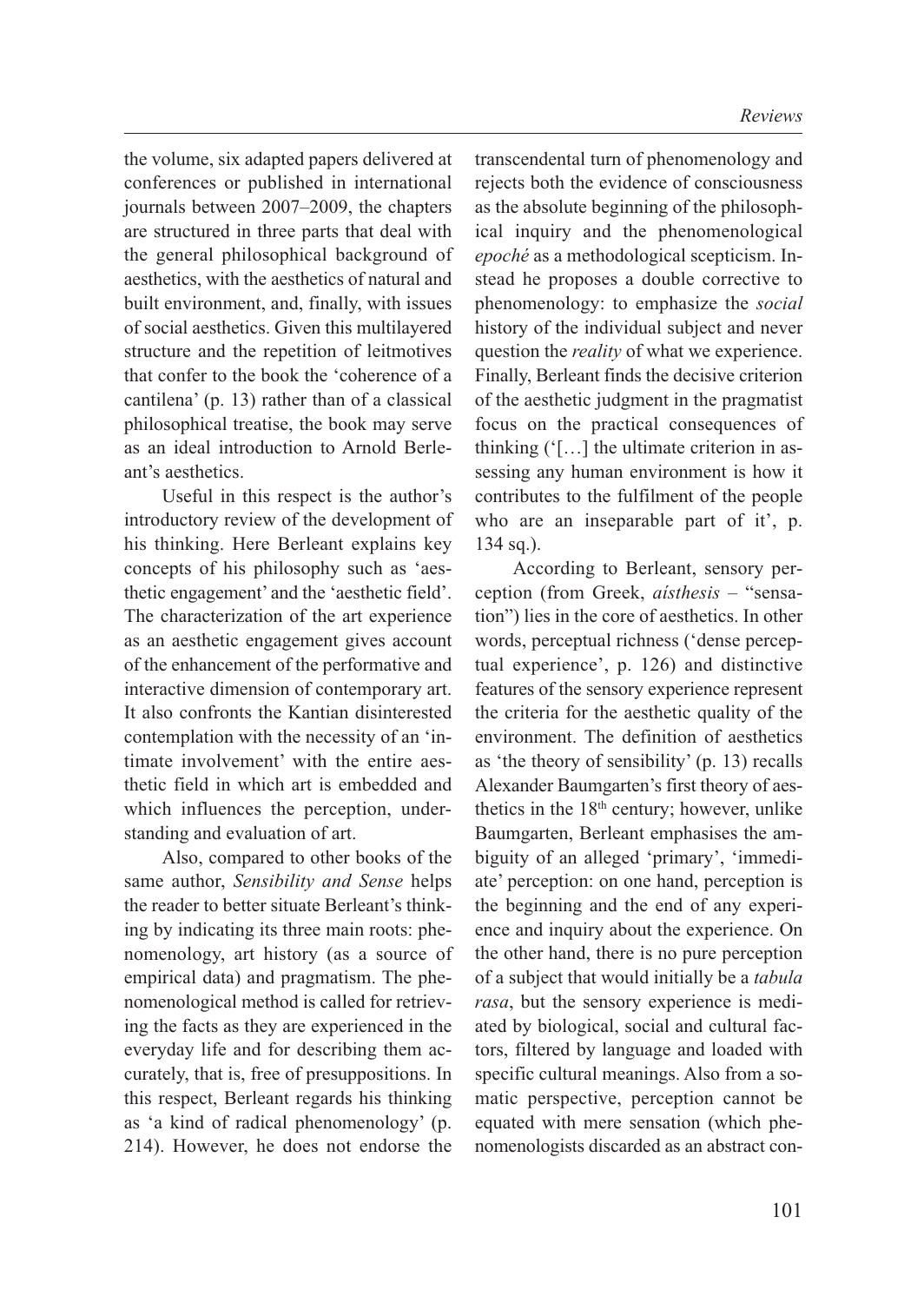struct), but is embedded in the synaesthetic activity of the body as a functional whole.

The focus on intrinsic perceptual experience as the nucleus of the aesthetic experience calls for the expansion of the scope of aesthetics beyond fine arts and the beauty of nature. Along with this, several revisions of the traditional aesthetics become necessary: the hierarchies of arts and senses turn out to be rooted in the anthropology of the 18th century; the positive aesthetics of the beauty has to be completed by a negative aesthetics, etc. In sum, 'art is not the most fundamental factor in aesthetic analysis' (p. 194). Beside art objects, the scope of aesthetics is extended to natural and built environments, technology, popular culture, sport, social relationships and politics. Finally, nothing in the human world may be excluded on principle from the realm of aesthetics.

However, this generous reinterpretation of the 'aesthetic' as both a field of study and a dimension of experience raises the objection that the very meaning of 'aesthetic' is dissolved by equating it with the 'social', like in the statement about the 'merging of the aesthetic with the activities and objects of human life' nowadays (p. 9; Wolfgang Welsch had to face the same objection in the 1990s). And does the social aesthetics refer to an all encompassing aesthetics or is it just one particular kind of aesthetics beside the aesthetics of art or of environment? The next step in such an understanding of aesthetics would be to justify the so-called 'aesthetic thinking', like in the heyday of postmodernism. Yet Berleant does not remove any borders of aesthetics and – due to the inextricable link between aesthetic and ethical values he postulates – his thinking has still kept intact

its force of persuasion. His 'aesthetic argument' in the epistemology does not promote an aesthetic regime of thinking, but only stresses the importance of the 'aesthetic perception as source of the knowledge process and as the test of knowing' (p. 54). The reason why aesthetics may be considered 'a foundational discipline, perhaps *the* foundational discipline' from a heuristic perspective (p. 85) is the author's faithfulness to the live truth of experience. The most radical consequences of this principle are drawn in the chapter "The World as Experienced", in which Berleant rejects the concepts of soul, spirit, consciousness, mind or even subject from an almost 'nominalistic' perspective, for being mere fictions. (Activities of the conscious experience are conceived as forces, entities or essences that cause those activities, p. 69.) Berleant himself describes his own perspective as 'naturalism in a broad sense' (p. 72); this means that all we can know is what the experience tells us, everything else is mere speculation.

While Berleant's humanistic legacy prevents him from falling back into the postmodern destruction and deconstruction of the subject, the ontology he subscribes to is not exempt of similarities with this, for example in terms of the ontological indeterminacy of the borders of objects. Also the ecological background of his aesthetics makes him reject any patterns of dualistic thinking and replace sharp separations with differences, degrees of intensity with qualitative distinctions, breaks with continuities, and disjunctions with synergies, eventually an entire ontology based on individuation with one based on universal interpenetration and interdependence (in particular between humans and nature).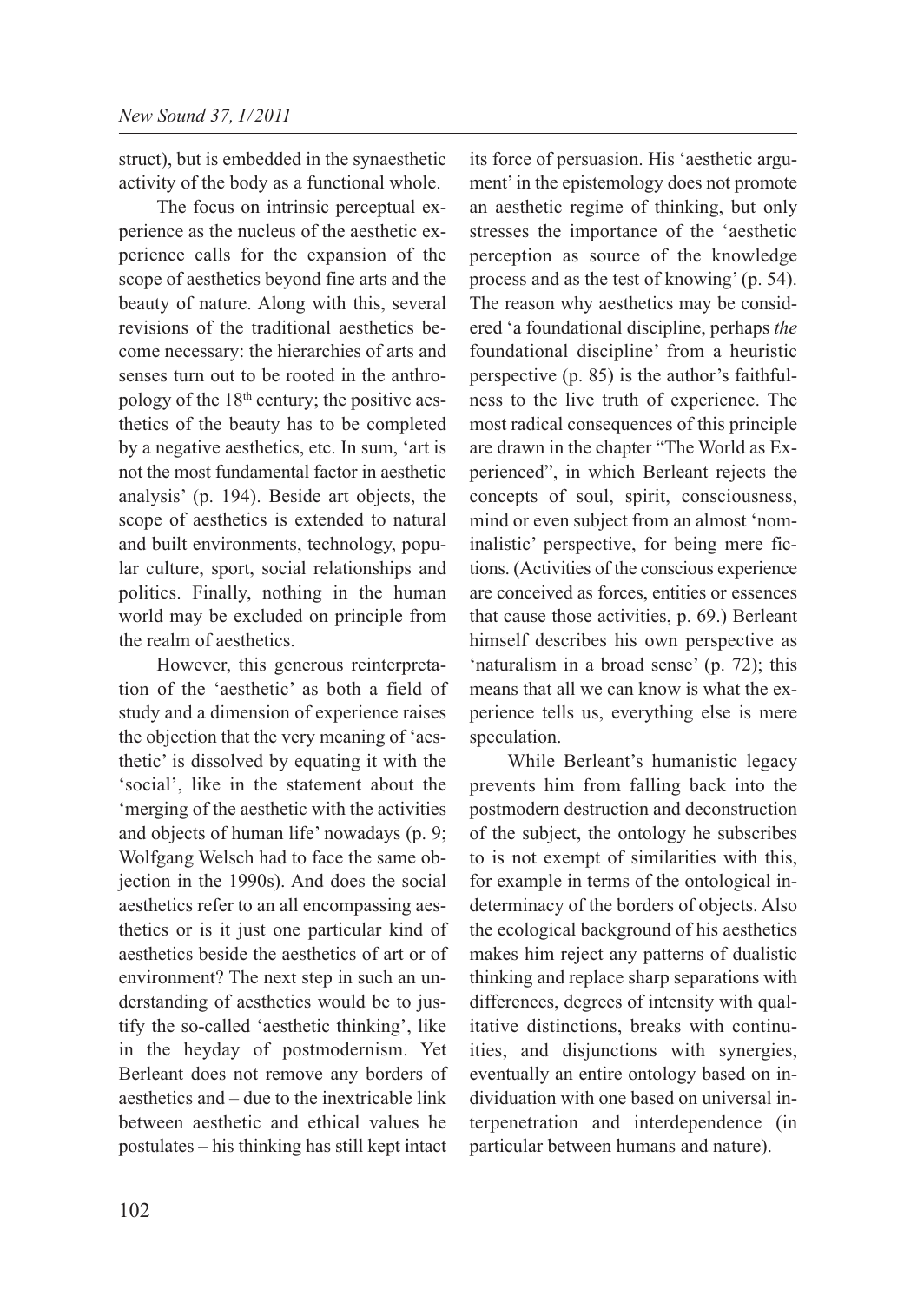After these general considerations, let us consider specific aspects of the environmental aesthetics in the second part of the book and of the social aesthetics in the third part. The interdependence of natural and cultural factors is suggestively exemplified in the chapters "The Soft Side of Stone" and "Celestial Aesthetics". The first essay – a detailed analysis of stone as a natural and cultural material, of its sensory qualities and symbolic-cultural meanings – partly reminds of Gaston Bachelard's phenomenology of elements. The intense observation of stone in all its forms leads to a correction of the standard equating of stone with stability and permanence, by discovering its malleability and transience, for example in its relation to water.

At the other end of the scale of nature, the sky has inspired for centuries both the imaginary of mythologies and philosophical interpretations (e.g. Kant's concept of the mathematical sublime). However, asks Berleant, is the scientific image of the cosmic space still compatible with its poetical value? And is it possible to enlarge the ecological aesthetics so that it includes the sky into a 'celestial ecology' (p. 151)? In spite of his surprising intuitions, in the final analysis Arnold Berleant manifests certain uneasiness in praising the sky. And it is perfectly understandable that an environmental philosopher regards the rediscovery of the Earth as the most important benefit of flying. (Günther Anders came to a similar conclusion when he analysed the astronauts' observation of the Earth from the Moon.) Also we cannot know either if the entire universe functions as an ecosystem or if the human actions have repercussions on the cosmic order.

If we cannot know whether the universe is an environment or not, a city certainly is one, that is, an 'integrated region with distinctive perceptual features' and a 'dynamic whole' made of complex synaesthetic patterns, such as 'sounds, smells, textures, movement, rhythm, colour; the magnitude and distribution of volumes and masses in relation to the body; light, shadow and darkness, temperature' (p. 127). Moreover, the description of the city is pervaded by analogies with art: an attentive look reveals the city to be a 'formal ballet of social living', an 'improvisional theatre' and an 'environmental drama' (p. 125), in other words, a *Gesamtkunstwerk*; this interpretation situates Berleant in the same line with Lewis Mumford, Henri Lefebvre or Richard Sennett. Also the metaphor of the theatrality of the city, where humans are at the same time actors and audience, reiterates Berleant's characterization of the aesthetic experience as aesthetic engagement or participation in the city life (in somatic, intellectual and often critical respect). Therefore the urban aesthetic ecology implies to overcome the spectator's attitude and become involved in both the suppression and reduction of *negative* aspects (pollution, intensities of sound and artificial illumination, proliferation of 'canned music') and the enhancement of *positive* elements in the public and semi-public spaces. Situations of an apparent incompatibility between the ecological and the aesthetic appreciation are not excluded, yet their conflict is dissolved in a superior synthesis: ecological knowledge (for example, about the sustainable development of a landscape) leads to a better understanding of the real natural 'beauty' and enriches its forms.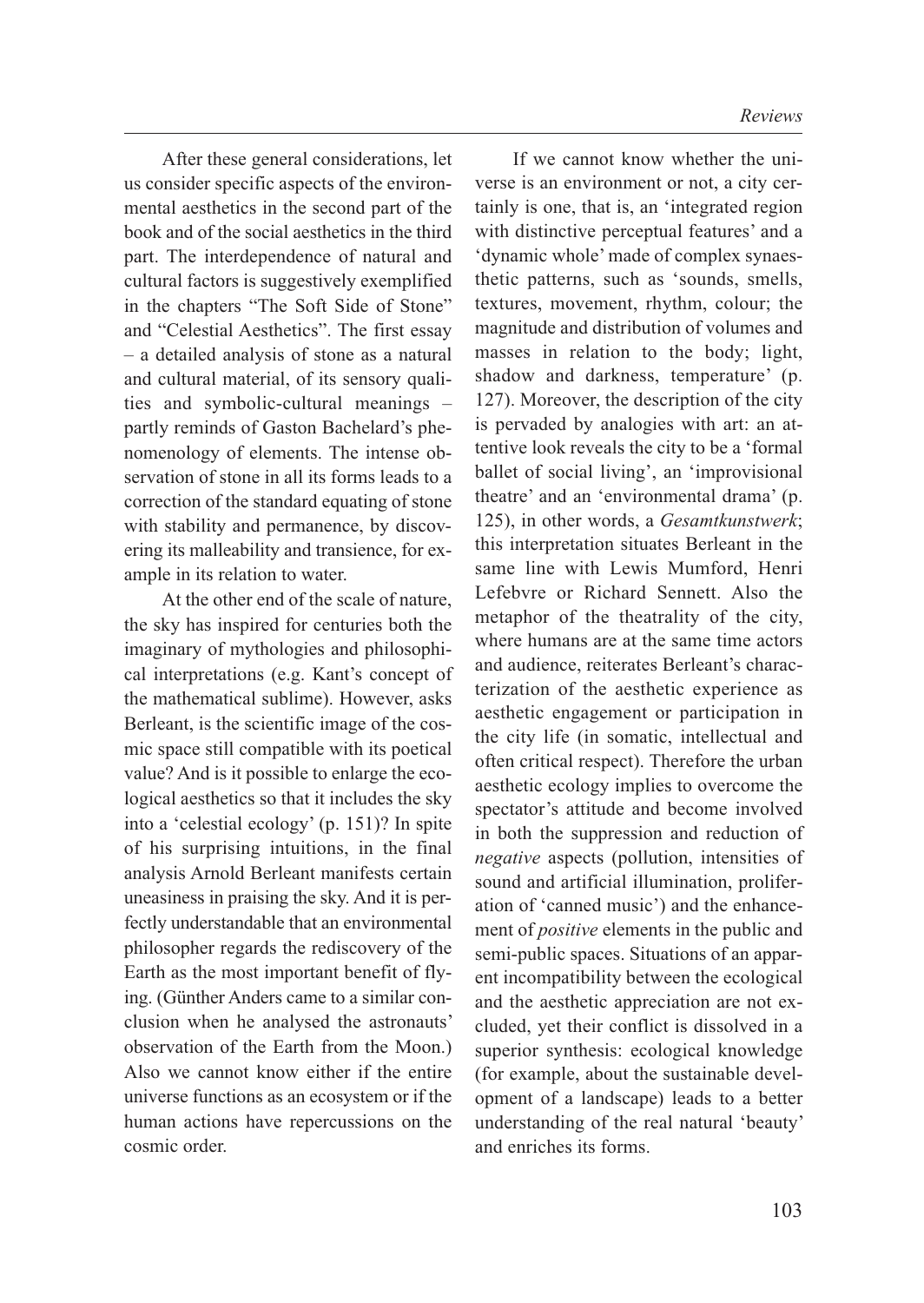Maybe the most interesting section of the book is the last one, which investigates the possibility of developing a social aesthetics. On the whole, this requires refuting the autonomy of art and emphasising its social, religious, political and above all ethical implications. On one side, the aesthetic theory should dispel or deconstruct the cultural influences on perception (p. 45); given that no perception can be isolated from its social context, 'pure perception' serves only as a regulative idea, as the ultimate layer of experience and the final goal of the inquiry (p. 58). On the other side, it is precisely its social embedment that invests the aesthetic experience with the power of a transformative social instrument (p. 31). The politics of aesthetics implies, like for Schiller (whom Berleant explicitly mentions on p. 196), to transform the human world 'not by physical or material change but by altering the kind and quality of our experience' (p. 84) and to 'make social harmony possible by establishing harmony in the individual' (p. 197). And since this 'harmony in the individual' obviously has a moral dimension, the social aesthetics is ultimately based on the intertwining between the aesthetic and the ethical evaluation and calls for a politics which should be compatible with aesthetic and moral criteria: 'Ultimately the morality of beauty and the beauty of morality cannot be kept separate. Each enhances and contributes to the other.' (p. 222) Nevertheless, Berleant's aforementioned 'naturalistic' devotion to the reality of the senses does not allow him to argue the convergence of the *pulchrum, bonum et verum* from a metaphysical or scholastic perspective – but based on the deep personal conviction about the 'truth' of harmony.

Still this does not impede him to identify cases of conflict between moral and aesthetic values and to elaborate on diverse relations between these, like: ugly environments with annoying negative effects (both values are negative); valuable art on the costs of social exploitation (conflict between values); the aesthetic dimension as factor of wellbeing and productivity (both values are positive); critical art that presents negativity with moralising intentions, etc. (p. 169 sq.). Further complex differentiations can be found in the essay on "The Negative Aesthetics of Everyday Life". The author distinguishes here between the absence of aesthetic value (deficiency), what is offensive, producing discomfort, distress and even pain (kitsch, pollution) and the uniformity that brings about a sensory deprivation (sterile cityscapes). In some cases, negative aesthetic values may exert a social critical function, in others they contribute to the transformation of perception, being accepted in the long run as positive values (the dissonances in music). The diversity of situations requires in any case avoiding premature generalisations and developing a flexible judgment.

The author's concern for a differentiate analysis *sine ira et studio* is evident also in his discussion of terrorism as a possible example of the negative sublime, starting from the strange fascination exerted by the 9/11 on artists like Karlheinz Stockhausen and Damien Hirst. From the perspective of art history and art theory, what might be called 'the aesthetics of terrorism' has predecessors in the aesthetics of the sublime (Burke) and in the Happenings that connected art and life. According to Berleant, terrorist acts have indeed a powerful aesthetic and emotional impact; moreover, un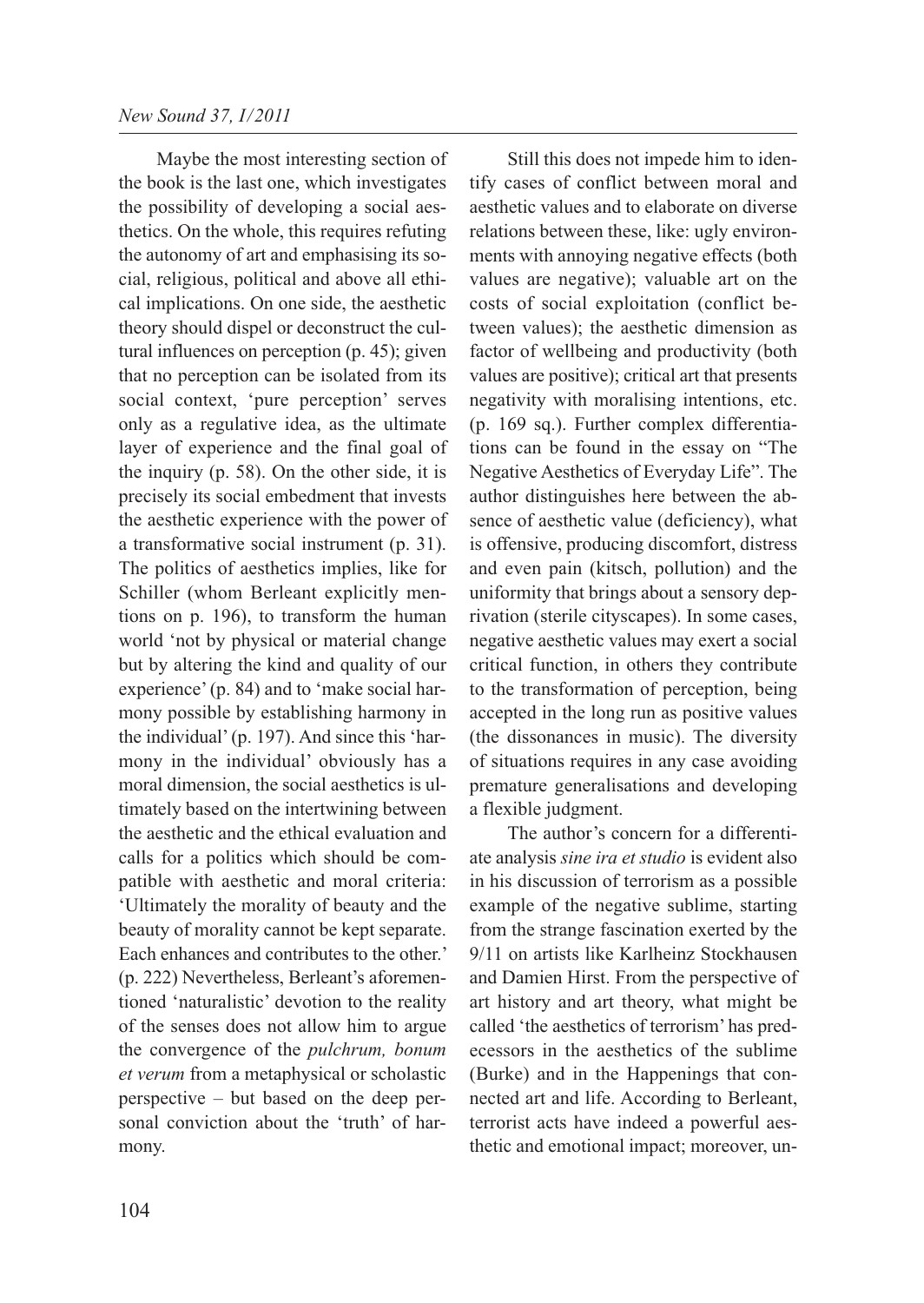like other political or social messages, they are designed on purpose to have such irrational effects, given that they are mostly perceived only indirectly and thus are 'mediatically' prepared. On the whole, in spite of their deliberate theatrical dimension, such actions are extremely ambiguous; above all, no goal can ever justify the irreparable losses they produce.

However, the main message of Berleant's social aesthetics is a positive one: the belief that the aesthetic experience is able to give meaning to life and even to improve it (p. 57). The author himself describes his work as a *positive* aesthetics that is in the first place constructive and transformative, not critical. Its occasional lack of precision from the viewpoint of a 'critical aesthetics' is compensated by a generous humanistic vision. The aesthetics should neither propose escapist palliatives ('comforting visions'), nor call to action (militant art), but contribute through its specific means to identify 'what harms or otherwise diminishes human values' and combat it, as a 'modest but irrepressible instrument of human betterment' (p. 62). Once again, the pragmatist argument prevails in the interpretation of the aesthetic: encountering aesthetic situations or environments has positive effects on the engaged spectator. The transformative power of the aesthetic is synonymous with aesthetic politics and eventually with a positive politics.

From this perspective it is worth mentioning that the essay "Perceptual Politics" discusses theories which regard aesthetic communities as possible models for politics (F. R. Ankersmit, Kenan Ferguson, Josef Chytry, Jacques Rancière). Berleant's own answer to this issue stresses the importance of 'perceptual commons', understood as

'the most inclusive environmental condition of human life', beyond the distinction between private and public, individual and social, such as the air or the visual aspect of environment (p. 209 sq.). The physical continuity of the perceptual commons requires mutuality, support and assistance within a society (or even globally) in order to preserve or increase the quality of life. The idea of perceptual commons replaces the essentialist philosophical fiction of a *sensus communis* with an encompassing environment which is shared by all humans and whose reality may be confirmed perceptually in our daily life. Also humans are entitled, on the basis of the natural justice, to claim their equal enjoyment and access to the perceptual commons (p. 211). This claim may be understood in the prolongation of the right of citizens and communities to participate in the decisions about shaping their environments. To sum up, the social aesthetics is based on an ethics of profusion, care and justice, which promotes engagement, openness, co-operation, connectedness and the recognition of the own vulnerability as moral virtues (p. 219).

An affirmative attitude in the best humanistic tradition, clarity of formulations, originality of interpretation and coherence of vision recommend the book to a broad audience. In particular Arnold Berleant's ideas achieve a high actuality in the postsocialist countries, which are shattered by excesses of individualism, the absence of responsibility for natural environments and public space and a general moral crisis. Berleant's *Sensibility and Sense* teaches that sensitivity does not necessarily mean weakness, but may become a powerful agent of a positive and meaningful transformation of the society. Also it encourages